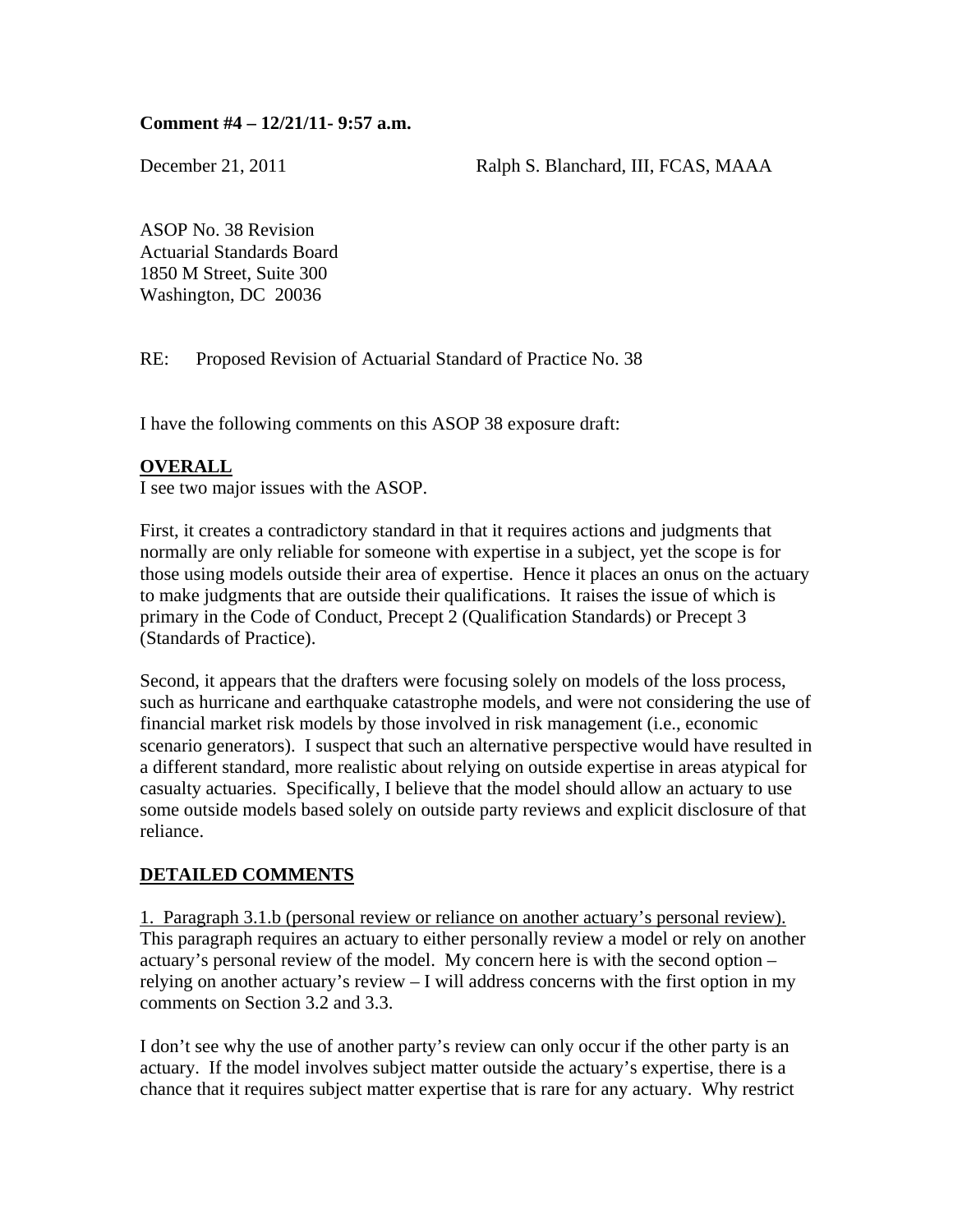the range of possible reviews/reviewers to be relied upon? This shows a near paranoia about relying on those outside the actuarial world, but isn't that a key aspect of this standard, and a key reason why it was needed?

I recommend that ASOP 38 allow the reliance on outside reviewers, including nonactuaries. For example, when I buy a TV for my entertainment system I do not expect to become an expert in electronics and signal processing. Instead I learn how to read reviews of those that do have such expertise. I don't require them to be suburbanites, actuaries, or heterosexual white males (even though I fit into those categories). I rely on them to know their stuff, and to have communicated their review in an understandable, relevant form for a non-expert. *(Note: This discussion is repeated to some extent in the Paragraph 3.4 comment below.)*

## 2. Paragraph 3.2.1.a. – list of items requiring the subject actuary's review.

This paragraph requires the subject actuary, in their required personal review of the model, to "*consider the … data, assumptions, parameters, or subjective judgments that affect the output of the model*." If the model "*incorporate[s] specialized knowledge outside of the actuary's expertise*" then on what basis should they be applying their actuarial judgment of the model's internal assumptions? I would view such a practice as clearly violating Precept 2 of the Code of Conduct. I recommend that this paragraph be rewritten or deleted to be consistent with ASOP 38's scope and Precept 2 of the Code.

## 3. Paragraph 3.2.2 – required familiarity with model revisions

This paragraph requires the actuary to be "reasonably familiar" with significant revisions of the model incorporating knowledge outside their expertise, if the revisions were subsequent to the review for appropriateness. I agree that ASOP 38 needs to focus on the use of the version of the model that will be used, and not later or previous versions, but this wording requires the actuary to rely on those areas where the actuary is least qualified (per the wording of ASOP 38's scope). The actuary should not be required to apply professional judgment if the subject of the revision is outside their expertise. This is another situation where the standard is creating a Precept 2 vs. Precept 3 conflict. This familiarity with revisions should only enter into the considerations where the revisions are within the actuary's expertise. Otherwise, additional guidance is needed.

Should the ASOP include cautionary language here about the use of new model versions that have yet to be sufficiently tested/reviewed?

## 4. Paragraph 3.2.3 - Developments in Relevant Fields

Similar to the above comments, this paragraph requires an actuary to practice in areas where they are not qualified. If the model relies on knowledge outside the subject actuary's area of expertise, wouldn't new developments in that area also be outside their area of expertise? Rather than requiring the actuary to evaluate these developments, shouldn't the actuary instead be directed to subject matter experts for those experts' reviews/evaluations of these developments. The actuary may then be directed to use those outside reviews/evaluations in determining whether the outside model is still